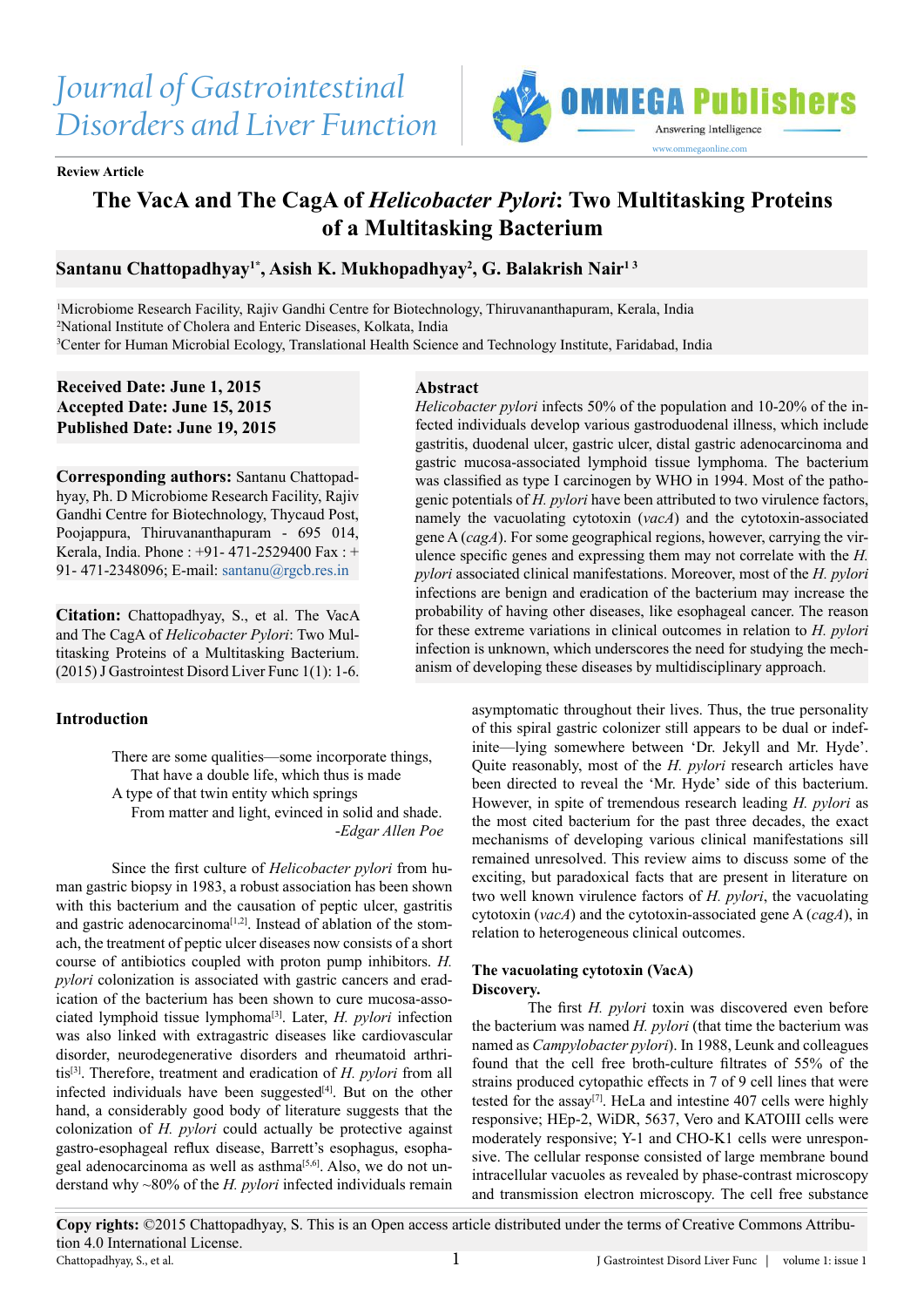that possessed the vacuolating activity was sensitive to protease and was precipitable with ammonium-sulphate, indicating that it was a secreted protein toxin. Several years later, in 1992, the vacuolating cytotoxin (VacA) of *H. pylori* was purified from the cell free broth culture supernatant $[8]$ .

#### **The** *vacA* **gene alleles and clinical outcomes.**

All *H. pylori* strains carry a copy of *vacA*, but not all strains secrete the toxin or produce vacuolation in cells[\[9\]](#page-4-4). The *vacA* gene can be divided into four major parts: (a) a region near 5' end encoding the signal sequence (s); (b) the intermediate region (i); (c) the mid region (m); and (d) the 3' end encoding a type-V auto-transporter<sup>[10]</sup>. Three of these regions (s, i and m) show allelic polymorphism among *H. pylori* strains. The s region of *vacA* encodes for either s1 or s2 signal sequence of VacA precursor protein<sup>[11]</sup>. Only the toxin encoded by s1 allele carrying *vacA* gene produces vacuoles, while the toxin that is encoded by the s2 allele, due to an additional hydrophilic stretch of 12 amino acids, lacks this activity<sup>[\[12,13\]](#page-4-7)</sup>. Consistently, the s1 allele, but not the s2 allele, of *vacA* has been shown to be associated with diseases like ulcer and cancer in the West<sup>[\[14\]](#page-4-8)</sup>. Likewise, the mid region of the *vacA* gene can be divided into m1 and m2 (11). Any allelic combinations of signal sequences and mid-regions are possible (like s1m1 or s1m2 or s2m1 or s2m2) but s2m1 combinations are rare[\[11\]](#page-4-6). The secreted toxin produced from the *vacA*m1 and the *vacA*m2 show differences in cell tropism due to a 148-residue region<sup>[15,16]</sup>. The VacA encoded by m1 alleles can produce vacuoles in HeLa as well as RK13 cells, while the m2 allele express a protein that can generate vacuole in RK-13 cells, but not in HeLa cells since it fails to bind to HeLa cells<sup>[17]</sup>. The *vacA*s1m1 allele is more prevalent in most geographic regions (except in South East Asia) and is reported to be associated with ulcer and cancer as compared to *vacA*s1m2[\[18\]](#page-4-11). Between the signal sequence and the mid-region, the *vacA* contains the intermediate region, which may have three allelic variations— i1, i2 and i3. Recent analyses suggest that the i1 is associated with more vacuolating activity and severe clinical outcome<sup>[\[19-21\]](#page-4-12)</sup>.

#### **The VacA protein.**

The 149 kDa VacA precursor protein has a ~33-residue signal peptide, a 88 kDa toxin and a 50 kDa type V autotransporter protein[\[22\]](#page-4-13). Upon sequential proteolysis at both the N and the C terminal regions, only the 88 kDa middle portion is secreted as toxin with the help of the type V secretion system [10]. Cryo-electron microscopic (cryo-EM) analyses revealed that the secreted VacA may form a water soluble hexameric flower shaped molecule (also suggested as dodecameric aggregate). However, only the VacA monomer, which is seen in acidic pH, binds to the host cell membrane and gets internalized<sup>[\[23,24\]](#page-4-14)</sup>. The secreted toxin is significantly stable at low pH (up to 1.5) and at high temperature (56°C for 30 min)<sup>[7,25]</sup>. The 88 kDa VacA has two distinct domains, p33 (33 kDa; residues 1 to 311) and p55 (55 kDa; residues 312 to 821)<sup>[26]</sup>. These two domains are sometimes proteolytically cleaved and noncovalently associated, but the cleavage is not required for activity<sup>[24]</sup>. The p33 and the p55 domains can interact with each other<sup>[27]</sup>. The solved 2.4 Å crystal structure of the VacA p55 domain revealed features of autotransporter passenger domains, like predominance in right-handed parallel beta-helix<sup>[\[26\]](#page-4-15)</sup>. Docking the crystal structure of p55 into a cryo-EM map of the VacA oligomer suggests that the p33 domains forms a ring shaped structure in the oligomer and interacts with the N-terminal portion of several p55 domains within the VacA oligomer<sup>[\[26,28\]](#page-4-15)</sup>.

#### **Biological functions of the VacA.**

The VacA is a multifunctional protein, which interferes with several cellular processes including cell death and immune response (Figure 1). Earlier studies showed that the VacA causes the appearance of acidic vacuoles, which are linked to cytoskeletal elements<sup>[29,30]</sup>. The vacuoles are rich in rab7, a mark-er for the late endosomes or early lysosomes<sup>[\[30,31\]](#page-4-19)</sup>. The VacA is hypothesized to form anion selective channels in these vesicles and hence is classified as 'pore-forming toxin'<sup>[\[10,31\]](#page-4-5)</sup>. Finally, the anion selective channels facilitate chloride ion transport, which results in diffusion of membrane-permeable weak bases, swelling and vacuolation<sup>[10]</sup>. Several regions of the VacA (like a hydrophobic region near the N-terminal domain, residues 6–27 in p33; a region within the p55, residues 394-422) has been shown to be important, but neither the p33 nor the p55 alone can form vacuoles<sup>[10,24]</sup>. Presumably, the entire  $p33$  and the N terminal region of the p55 (residues 1-422 or 1-672 according to another report) are required for comprehensive vacuolating activity $[24,32]$ .

The VacA is also shown to be localized in mitochondria and due to its pore-forming activity is capable of releasing cytochrome c, a key event that precedes the apoptosis via intrinsic pathway<sup>[10]</sup>. Consistently, change in mitochondrial electrochemical membrane potential, the induction of proapoptotic proteins like Bax and Bak as well as cleavage of caspase 3 were confirme[d\[33-35\].](#page-4-20) Importantly, this cell death is independent of cell vacuolation<sup>[\[34\]](#page-4-21)</sup>. On the other hand, the activation of caspase  $8$ and caspase 9 mediated apoptosis and caspase-independent programmed necrosis promoting action of VacA were also report- $ed^{[36,37]}$  $ed^{[36,37]}$  $ed^{[36,37]}$ . Another study suggested that the low-density lipoprotein receptor-related protein-1 (LRP1) can act as VacA receptor and VacA internalization through this receptor, but not through other receptors like RPTPα, RPTPβ, and fibronectin, facilitates autophagy<sup>[\[38\]](#page-4-23)</sup>. The VacA is able to induce  $p38$  mitogen-activated protein kinase (MAPK)/ activating transcription factor 2 (ATF-2) mediated signal transduction pathway, which is also indepen-dent of cell vacuolation<sup>[\[39\]](#page-4-24)</sup>. The activation of β-catenin signaling by the VacA depends on phosphorylation of Akt at Ser473 in a PI3K dependent pathway[\[40\]](#page-4-25). Finally, the *H. pylori* VacA has strong immunomodulatory actions as it is capable of inhibiting stimulation-induced proliferation of  $CD4(+)$  T cells,  $CD8(+)$  T cells, and B cells[\[41,42\]](#page-4-26).

#### **The cytotoxin-associated gene A (***cagA***). Discovery.**

The CagA protein was discovered because of its strong immunogenicity. Human serum derived from patients, who were infected with toxigenic (VacA expressing) strains of *H. pylori* reacted strongly with a bacterial protein as discerned by Western blot analyses and ELISA<sup>[\[43,44\]](#page-4-27)</sup>. The protein showed slower migration (120-128kDa) than VacA (88-90kDa) in SDS-PAGE and was considerably more immunoreactive than VacA<sup>[\[44\]](#page-4-28)</sup>. It was predicted that the expression of this protein could be strongly associated with the expression of VacA and could be associated with severe clinical outcome<sup>[44]</sup>. In 1993, the gene that encodes the 120-128kDa immunodominant protein was cloned and expressed by two different groups and since its expression seemed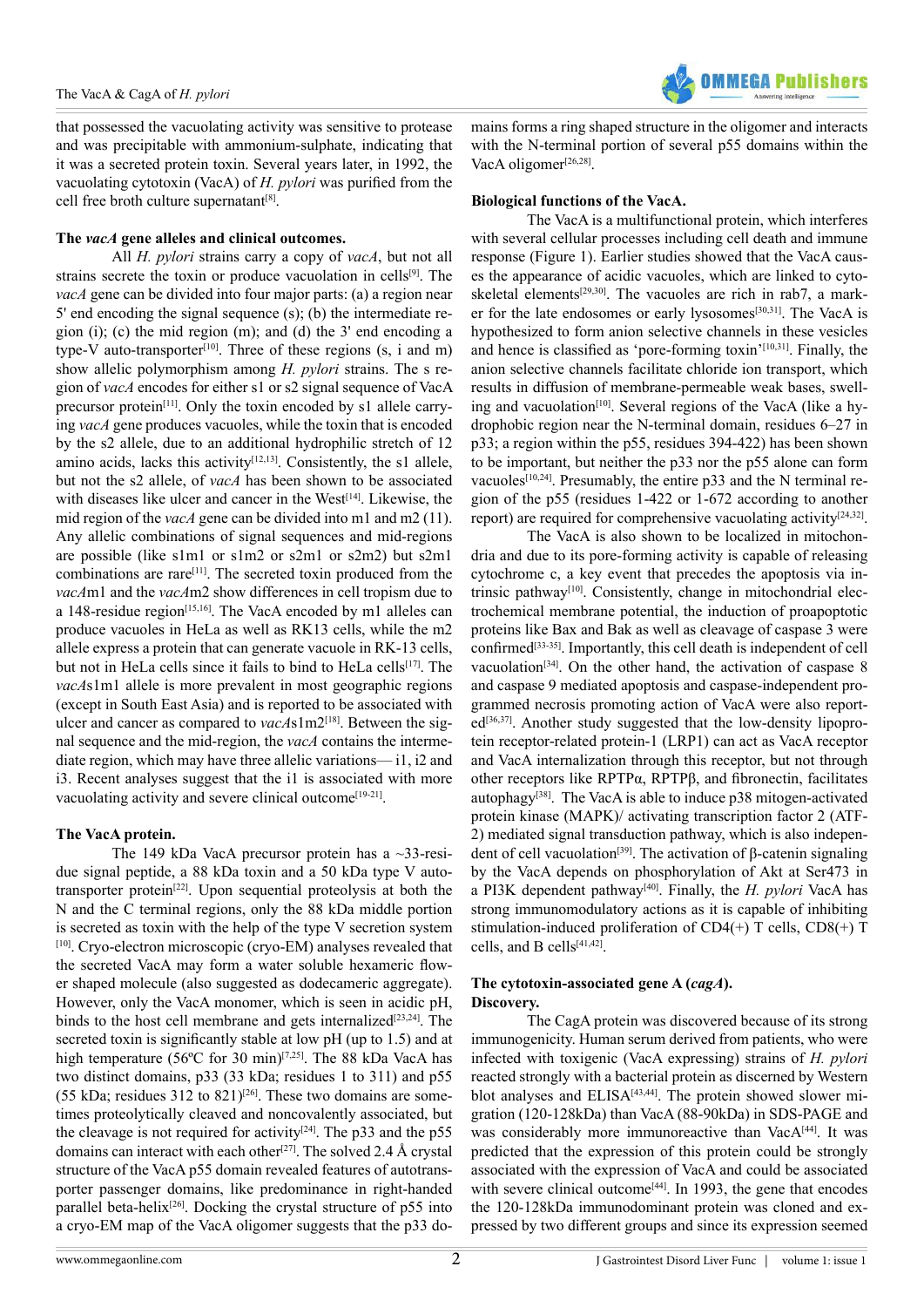

associated with the expression of the vacuolating cytotoxin, the gene was named cytotoxin-associated gene A (*cagA*) [\[45,46\]](#page-4-29).

#### **The** *cagA* **gene polymorphisms and clinical outcomes.**

Analyses of the flanking region of the *cagA* revealed that the gene is part of a horizontally acquired pathogenicity island (PAI), which is present in  $\sim$ 50–70% of the Western and  $\sim$ 90% of the Asian *H. pylori* strains<sup>[\[47\]](#page-5-0)</sup>. The presence of *cagPAI* is strongly associated with the presence of *vacA*s1m1 as well as more severe clinical outcome. The *cag*PAI shows characteristics that are similar to other bacterial PAIs, like different G+C content ( $\sim$ 35%) from the rest of the genome ( $\sim$ 39%), direct repeats and insertion sequences (eg. IS605)<sup>[47]</sup>. The ~40kb *cag*-PAI contains genes that encodes a type-IV secretion system and genes that are responsible for inducing IL-8 secretion<sup>[47]</sup>.

The *cagA* is present at the right end of the *cag*PAI. The *cagA* has a conserved 5' end region but a highly polymorphic 3' end region. Phylogenetic analyses using 5' end conserved nucleotide sequence shows that the *cagA* of Western *H. pylori* strains and the *cagA* of East Asian *H. pylori* strains are different<sup>[\[48\]](#page-5-1)</sup>. However, the differences in sequences are more significant at the 3' ends of the *cagA* genes of Western and East Asian strains<sup>[49,50]</sup>. The *cagA* 3' end encodes a stretch of five amino acids motif, EPIYA, and the tyrosine (Y) residue within this motif can be-come phosphorylated<sup>[\[49\]](#page-5-2)</sup>. The number of the EPIYA motifs (usually 3-5 for most strains, but 1 and 2 EPIYA motifs were also reported) and the amino acid sequences among the EPIYA motifs vary between the Western and East Asian *H. pylori* strains<sup>[\[18,49,51\]](#page-4-11)</sup>. The presence of East Asian specific sequence (ESS) in CagA primary structure is hypothesized to be the reason for occurrence of more gastric cancer cases in Japan due to stronger intracellular response than the Western specific (WSS) CagA sequence<sup>[49,50]</sup>. Between any two EPIYA motifs presence of several discrete motifs (possibly due to recombination events at the 3' end of the *cagA*) were also reported<sup>[\[50-53\]](#page-5-3)</sup>. Based on PCR, the *cagA* 3' end region that encodes the EPIYA motif and adjacent repeat units can be typed and different nomenclatures were proposed<sup>[50-52]</sup>.

#### **The CagA protein**

Purified CagA, upon partial digestion with V8 protease of *Staphylococcus aureus* results in generation of two fragments—a 100-kD N-terminal region and a ~35-kD C terminal region<sup>[\[54\]](#page-5-4)</sup>. It is due to the variation in sizes of the C-terminal region, the molecular weight of the CagA varies (120-140kDa). For the N-terminal region of CagA, two crystal structures, one at 3.6Å (for residues 1-884) and another at 3.19Å (for residues 1-876), have been solved<sup>[54-55]</sup>. According to one report, the N terminal region comprised of four domains or conserved surface-exposed patches (CSP4) that are arranged in a "crescent moon" shape<sup>[\[55\]](#page-5-5)</sup>. Whereas, the other report mentioned that the overall N terminal region contains three domains (domain I, residues 24-221; domain II, residues 303-644 with a subdomain composed of residues 370-446; domain III, residues 645-824) and these domains form a square plate-like shape<sup>[54]</sup>. Residues 782-820 within the N-terminal region and residues 998-1038 within the C-terminal region mediate the intramolecular inter-actions of CagA<sup>[\[54\]](#page-5-4)</sup>. The EPIYA motifs containing C-terminal region of the CagA is intrinsically disordered and carries fea-tures (like PPII conformation) for scaffolding proteins<sup>[\[54,56\]](#page-5-4)</sup>. A 16-residue motif (FPLXRXXXVXDLSKVG) within this region

is involved in CagA multimerization within the host cell but this multimerization may occurs through the interaction with cellular proteins[\[56,57\]](#page-5-6).

#### **Biological functions of the CagA.**

The *H. pylori* CagA is a master regulator that can hijack host signaling through protein-protein interactions by phosphorylation dependent or phosphorylation independent manner (Figure 1). The CagA is injected to the host cell by the *cag*PAI encoded type IV secretion system with a process that requires host transmembrane protein integrin. Integrins can interact with several proteins that are encoded by *cag*PAI including the N ter-minal region of the CagA<sup>[\[55,58\]](#page-5-5)</sup>. The N-terminal region can interact with several other intracellular partners, such as ASPP2, RUNX3, TAK1, and TRAF6 and modulates cellular pathways.

However, the protein-protein interactions that are mediated through the CagA C terminal region are most well studied. The CagA, after being localized to the inner surface of the plasma membrane, undergoes tyrosine phosphorylation within the EPIYA motifs by the Src family protein tyrosine kinase<sup>[59]</sup>. Phosphorylated CagA interacts with the SH2-domain-containing protein tyrosine phosphatase (SHP2) leading to deregulation of this *bona fide* oncoprotein<sup>[60]</sup>. This event is necessary and sufficient for hummingbird phenotype and possibly for developing cancer, particularly in East Asi[a\[50,60,61\]](#page-5-3). Transgenic expression of the CagA induces gastric and hematopoietic neoplasms in mouse, but phospho-resistant CagA failed to develop these tu-mors<sup>[\[62\]](#page-5-9)</sup>. This phosphorylation dependant interaction occurs through EPIYA-C and EPIYA-D segments, while the EPIYA-A and EPIYA-B segments can be involved in interacting with the C-terminal Src kinase (Csk)[\[49\]](#page-5-2). CagA-Csk interaction inhibits the Src dependent phosphorylation of CagA by a negative feedback loop[\[63\].](#page-5-10) The CagA EPIYA motifs can also regulate cellular pathways by interacting with SHP1, Grb2, Grb7, PI-3 kinase, and Ras-GAP1 in a tyrosine phosphorylation-dependent manner[\[49,64\]](#page-5-2). Among these, Grb2 can also interact to the CagA in phosphorylation-independent manner and block intrinsic apoptosis by a mechanism that involves host elements like CRK, MEK, SRE, and SRF[\[65,66\]](#page-5-11). The CagA multimerization, which is independent of phosphorylation, is a prerequisite for the inter-action of SHP2<sup>[\[57\]](#page-5-12)</sup>. The CagA disrupts TJs and induces invasiveness of AGS gastric carcinoma cells via Cdx2-dependent targeting of Claudin-2 and associates with the epithelial tight-junction scaffolding protein ZO-1, which leads to disruption of the epithelial apical-junctional complex<sup>[67,68]</sup>. Moreover, a fraction of the internalized CagA goes to mitochondria and induces the production of reactive oxygen species, which leads to a series of events including mitochondrial DNA damage, oxidative stress to the gastric mucosa, nuclear DNA damage and all these events ultimately facilitate carcinogenesis $[69]$ .

#### **Perspective and concluding remarks**

The VacA and the CagA, both of these virulence factors of *H. pylori*, are champions in multitasking. These multi-domain proteins interact with many intracellular proteins and regulate signaling pathways that participate in crucial decision making, like cell death or cell survival and immune response or immune suppression (Figure 1). Interestingly, the effects of these two toxins on several cellular pathways are apparently counteracting. Antagonistic effect between the CagA the and VacA have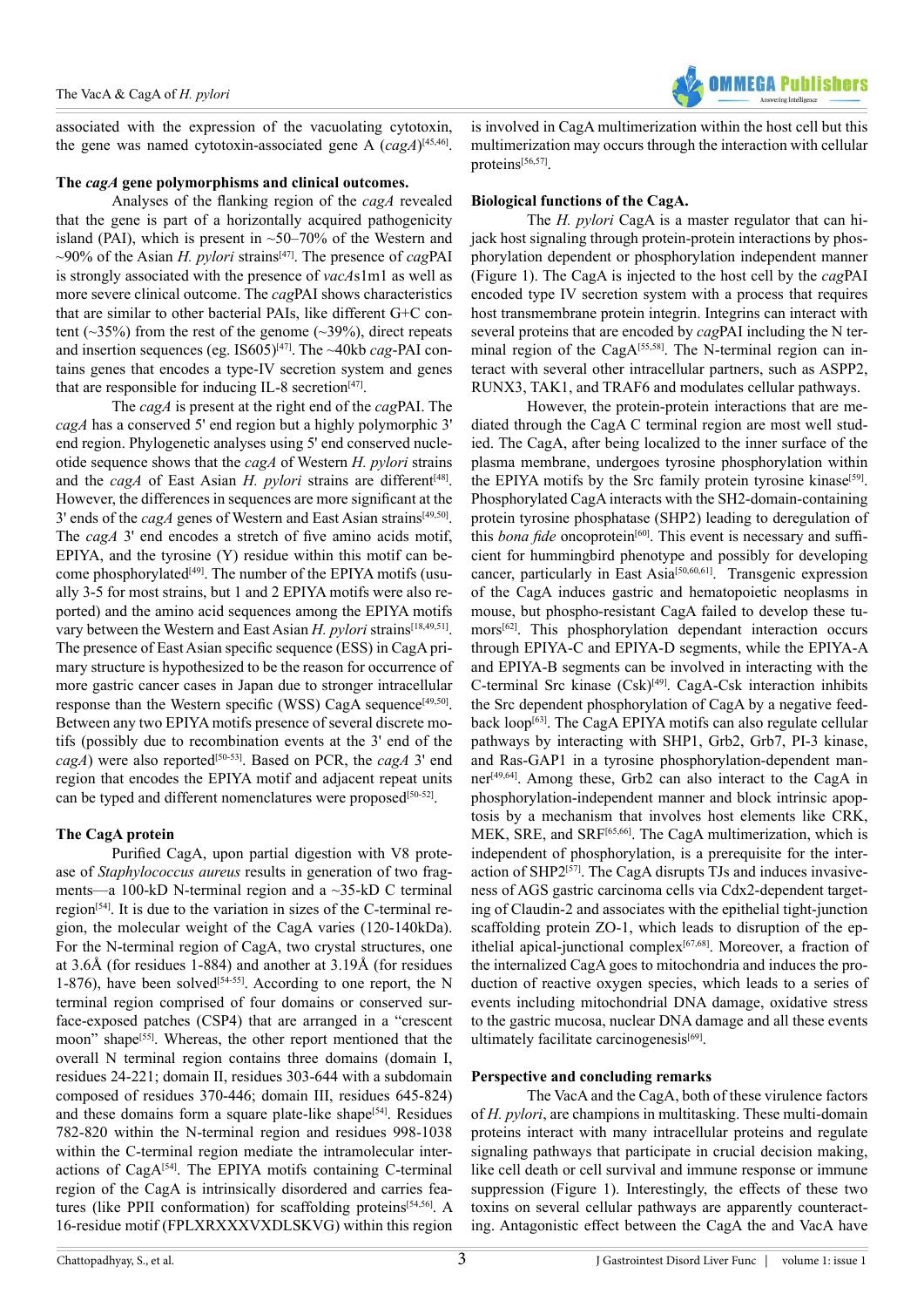been shown in cellular processes like NFAT pathway, apoptotic activity and VacA traffic to intracellular compartments<sup>[70]</sup>. Why then the expression of the CagA is highly correlated with the expression of VacA? Numerous studies have highlighted the association of *vacA*s1m1 and *cagA* with diseases. This associ-ation, however, seem to vary with geographic regions<sup>[\[18\]](#page-4-11)</sup>. For example, strains carrying the *vacA*s1m1 and any variant of the *cagA* gene or *cag*PAI were not associated with diseases in India[\[51,71-73\].](#page-5-16) However, colonization by multiple *H. pylori* strains in single gastric mucosa is fairly common and single gastric biopsy based culture do not represent all the strains that colonize in a stomach. Infection with strains with *vacA*s1m1 and the *cagA* has been found in individual, who is also infected with strain carrying *vacA*s2m2 and lacks *cag*PA[I\[74\]](#page-5-17). At present we do not understand the significance of this association among multiple *H. pylori* strains (Figure 1). But, since *H. pylori* is a genetically diverse species that is naturally competent and capable of horizontal gene transfer, the presence of multiple *H. pylori* strains with different genotypes may confer some adaptive advantages, like overcoming immune responses. How the immune surveillance varies with host genetic background and how it affects clinical outcomes in relation to *H. pylori* colonization? Besides, the VacA and the CagA proteins, although are the most studied, are not the only virulence markers for *H. pylori* (eg. NapA,  $OipA$ , BabA, IceA,  $DupA$ <sup>[\[18\]](#page-4-11)</sup>. How the interactions among these virulence markers actually contribute in the progression of gastroduodenal diseases as well extragastric diseases like neurodegenerative disorders? *H. pylori* can alter the function of tight junctions but can it actually modulate the gut-brain axis<sup>[75]</sup>? If an individual is infected with *H. pylori* but does not have ulcer or cancer, should the individual be treated with antibiotics in order to prevent these diseases? Intriguingly, the eradication of *H. pylori* is also associated with esophageal cancer<sup>[\[6\]](#page-4-30)</sup>. Moreover, antibiotic treatment changes the dynamics of the commensal gut flora and may lead to increase in number of the opportunistic pathobionts, like *Clostridium difficile*<sup>[\[5\]](#page-4-1)</sup>. Several lytic phages for *H. pylori* have been reported<sup>[\[76,77\]](#page-5-19)</sup>. Is it possible to specifically cure *H. pylori* using lytic phages without affecting the microbiota? While several arguments suggested that *H. pylori* is indigenous microbiota of humans, the roles of VacA and CagA in the progression of gastroduodenal illness have been confirmed by numerous studies<sup>[\[70,78\]](#page-5-15)</sup>. Therefore, the most interesting question is, how  $\sim80\%$  of the infected population can make a feasible relationship with *H. pylori* (with all strains?), while others suffer from similar infection? Likewise, why everybody among the uninfected population  $(\sim 50\%)$  is not suffering from esophageal cancer and asthma?





**Figure 1**. Cartoon showing the functions of the VacA and the CagA of *H. pylori*. The VacA is a secreted toxin, which gets internalized through receptors. Inside the cell, the VacA forms vacuoles and interacts with cellular proteins to regulate functions like induction of apoptosis and suppression of immunity. The CagA is injected into the cell by the type IV secretion system. Inside cytoplasm, the CagA is phosphorylated and binds to SHP2, which leads to hummingbird phenotype and cancer. The unphosphorylated CagA also binds to many proteins including Grb2. The CagA-Grb2 complex formation leads to a cascade of events, which leads to inhibition of apoptosis. The CagA can also be associated with the tight junction proteins. The significance of multiple infections with different genotype carrying strains is not well documented.

In relation to *H. pylori* infections, we still have more questions than answers (Table 1). Recent literature show the promise of unraveling many of these issues, but our understanding of *H. pylori* infected gastric milieu is reasonably inadequate at present. A multidisciplinary interactive approach involving metagenomics, proteomics, immunology and genetics is needed to understand the mechanisms that regulate clinical outcomes in relation to *H. pylori* infections.

**Table 1**. Some important questions in relation to *H. pylori* infection

- Why the expression of CagA is highly correlated with the expression of VacA?
- What are the combined roles of *H. pylori* virulence markers?
- Does having multiple genotypes in same niche help *H. pylori* to evade immune surveillance?
- How the immune surveillance varies with host genetic background?
- Can *H. pylori* modulate the gut-brain axis?
- Should every *H. pylori* infected person be treated with antibiotics?
- Can lytic phages be used for the treatment of *H. pylori* infections?
- How ~80% of the *H. pylori* infected individuals tolerate the infection?

**Acknowledgement:** This work was supported by Rajiv Gandhi Centre for Biotechnology (an autonomous institute, sponsored by Department of Biotechnology, Govt. of India).

**Conflict of interest:** The authors declare no conflict of interest.

#### **References**

<span id="page-3-0"></span>[1. Marshall, B.J., Warren, J.R. Unidentified curved bacilli in the stom](http://www.ncbi.nlm.nih.gov/pubmed/6145023)[ach of patients with gastritis and peptic ulceration. \(1984\) Lancet](http://www.ncbi.nlm.nih.gov/pubmed/6145023) [1\(8390\): 1311- 5.](http://www.ncbi.nlm.nih.gov/pubmed/6145023)

[2. Wotherspoon, A.C., Ortiz-Hidalgo, C., Falzon, M.R., et al. Helico](http://www.ncbi.nlm.nih.gov/pubmed/1682595)[bacter pylori-associated gastritis and primary B-cell gastric lymphoma.](http://www.ncbi.nlm.nih.gov/pubmed/1682595) [\(1991\) Lancet 338\(8776\): 1175- 6.](http://www.ncbi.nlm.nih.gov/pubmed/1682595)

<span id="page-3-1"></span>[3. Malfertheiner, P., Link, A., Selgrad, M. Helicobacter pylori: perspec](http://www.ncbi.nlm.nih.gov/pubmed/25001975)-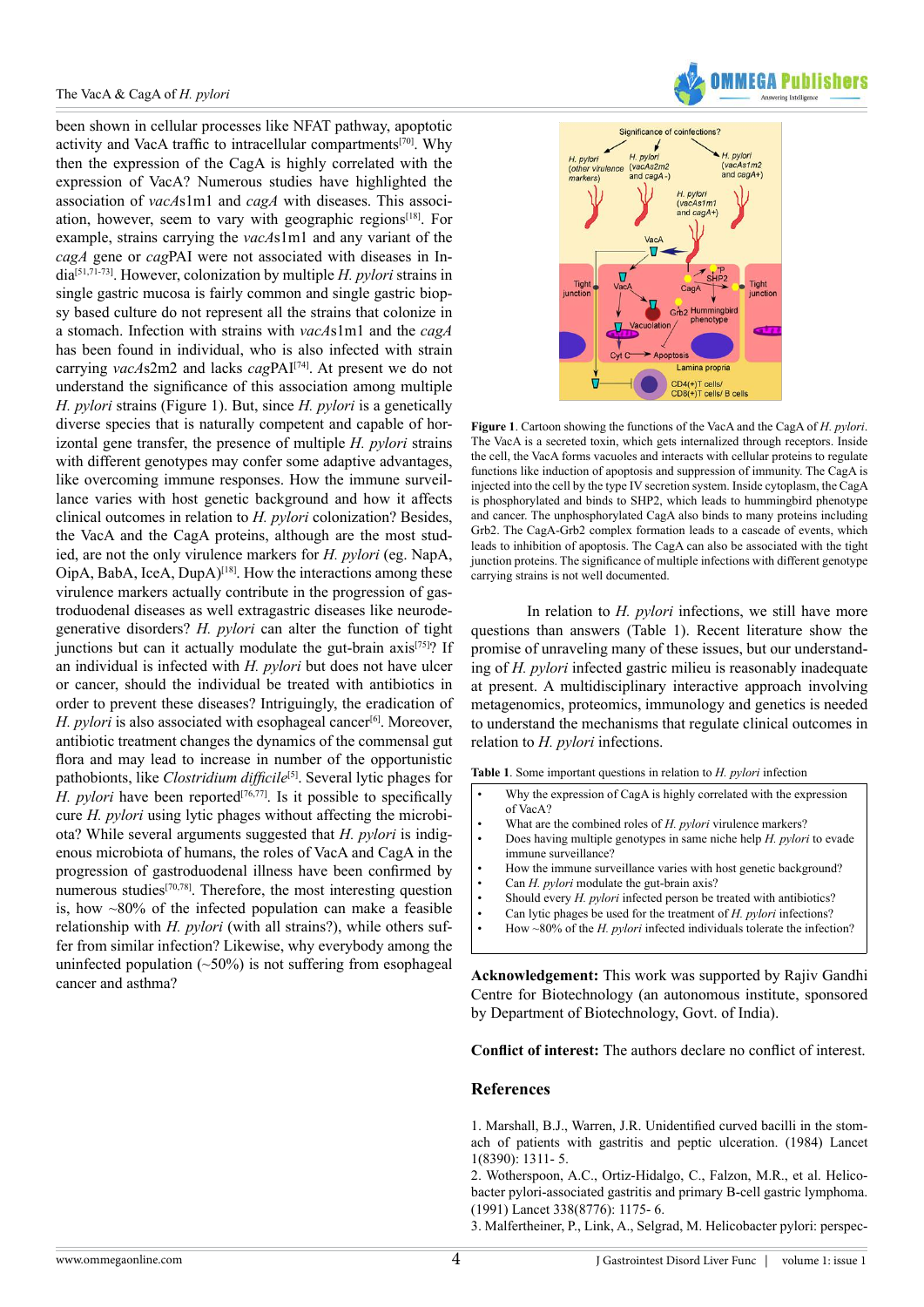

[tives and time trends. \(2014\) Nat Rev Gastroenterol Hepatol. 11\(10\):](http://www.ncbi.nlm.nih.gov/pubmed/25001975)  [628- 38.](http://www.ncbi.nlm.nih.gov/pubmed/25001975)

<span id="page-4-0"></span>[4. Malfertheiner, P., Megraud, F., O'Morain, C.A., et al. Management of](http://www.ncbi.nlm.nih.gov/pubmed/22491499)  [Helicobacter pylori infection--the Maastricht IV/ Florence Consensus](http://www.ncbi.nlm.nih.gov/pubmed/22491499)  [Report. \(2012\) Gut 61\(5\): 646- 64.](http://www.ncbi.nlm.nih.gov/pubmed/22491499)

<span id="page-4-1"></span>[5. Malnick, S.D., Melzer, E., Attali, M., et al. Helicobacter pylori: friend](http://www.ncbi.nlm.nih.gov/pmc/articles/PMC4112870/)  [or foe? \(2014\) World J Gastroenterol. 20\(27\): 8979- 85.](http://www.ncbi.nlm.nih.gov/pmc/articles/PMC4112870/)

<span id="page-4-30"></span>[6. Blaser, M.J. Disappearing microbiota: Helicobacter pylori protection](http://www.ncbi.nlm.nih.gov/pubmed/19138974)  [against esophageal adenocarcinoma. \(2008\) Cancer Prev Res \(Phila\).](http://www.ncbi.nlm.nih.gov/pubmed/19138974)   $1(5)$ : 308- 11.

<span id="page-4-2"></span>[7. Leunk, R.D., Johnson, P.T., David, B.C., et al. Cytotoxic activity](http://www.ncbi.nlm.nih.gov/pubmed/3385767)  [in broth-culture filtrates of Campylobacter pylori. J Med Microbiol.](http://www.ncbi.nlm.nih.gov/pubmed/3385767)  [\(1988\) 26\(2\): 93- 9.](http://www.ncbi.nlm.nih.gov/pubmed/3385767)

<span id="page-4-3"></span>[8. Cover, T.L., Blaser, M.J. Purification and characterization of the vac](http://www.ncbi.nlm.nih.gov/pubmed/1587837)[uolating toxin from Helicobacter pylori. \(1992\) J Biol Chem. 267\(15\):](http://www.ncbi.nlm.nih.gov/pubmed/1587837)  [10570- 5.](http://www.ncbi.nlm.nih.gov/pubmed/1587837)

<span id="page-4-4"></span>[9. Cover, T.L., Tummuru, M.K., Cao, P., et al. Divergence of genet](http://www.ncbi.nlm.nih.gov/pubmed/8144644)[ic sequences for the vacuolating cytotoxin among Helicobacter pylori](http://www.ncbi.nlm.nih.gov/pubmed/8144644)  [strains. \(1994\) J Biol Chem 269\(14\): 10566-73.](http://www.ncbi.nlm.nih.gov/pubmed/8144644)

<span id="page-4-5"></span>[10. Palframan, S.L., Kwok, T., Gabriel, K. Vacuolating cytotoxin A](http://www.ncbi.nlm.nih.gov/pubmed/22919683)  [\(VacA\), a key toxin for Helicobacter pylori pathogenesis. \(2012\) Front](http://www.ncbi.nlm.nih.gov/pubmed/22919683)  [Cell Infect Microbiol. 2: 92.](http://www.ncbi.nlm.nih.gov/pubmed/22919683)

<span id="page-4-6"></span>[11. Atherton, J.C., Cao, P., Peek, R.M., et al. Mosaicism in vacuolating](http://www.ncbi.nlm.nih.gov/pubmed/7629077)  [cytotoxin alleles of Helicobacter pylori. Association of specific vacA](http://www.ncbi.nlm.nih.gov/pubmed/7629077)  [types with cytotoxin production and peptic ulceration. \(1995\) J Biol](http://www.ncbi.nlm.nih.gov/pubmed/7629077)  [Chem. 270\(30\): 17771- 7.](http://www.ncbi.nlm.nih.gov/pubmed/7629077)

<span id="page-4-7"></span>[12. Letley, D.P., Atherton, J.C. Natural diversity in the N terminus of](http://www.ncbi.nlm.nih.gov/pubmed/10809711)  [the mature vacuolating cytotoxin of Helicobacter pylori determines cy](http://www.ncbi.nlm.nih.gov/pubmed/10809711)[totoxin activity. \(2000\) J Bacteriol. 182\(11\): 3278- 80.](http://www.ncbi.nlm.nih.gov/pubmed/10809711)

[13. McClain, M.S., Cao, P., Iwamoto, H., et al. A 12-amino-acid seg](http://www.ncbi.nlm.nih.gov/pubmed/11673417)[ment, present in type s2 but not type s1 Helicobacter pylori VacA pro](http://www.ncbi.nlm.nih.gov/pubmed/11673417)[teins, abolishes cytotoxin activity and alters membrane channel forma](http://www.ncbi.nlm.nih.gov/pubmed/11673417)[tion. \(2001\) J Bacteriol. 183\(22\): 6499- 508.](http://www.ncbi.nlm.nih.gov/pubmed/11673417)

<span id="page-4-8"></span>[14. Atherton, J.C., Peek, R.M. Jr., Tham, K.T., et al. Clinical and patho](http://www.ncbi.nlm.nih.gov/pubmed/8978347)[logical importance of heterogeneity in vacA, the vacuolating cytotoxin](http://www.ncbi.nlm.nih.gov/pubmed/8978347)  [gene of Helicobacter pylori. \(1997\) Gastroenterology. 112\(1\): 92- 9.](http://www.ncbi.nlm.nih.gov/pubmed/8978347)

<span id="page-4-9"></span>[15. Ji, X., Fernandez, T., Burroni, D., et al. Cell specificity of Helico](http://www.ncbi.nlm.nih.gov/pubmed/10816542)[bacter pylori cytotoxin is determined by a short region in the polymor](http://www.ncbi.nlm.nih.gov/pubmed/10816542)[phic midregion. \(2000\) Infect Immun. 68\(6\): 3754- 7.](http://www.ncbi.nlm.nih.gov/pubmed/10816542)

[16. Skibinski, D.A., Genisset, C., Barone, S., et al. The cell-specific](http://www.ncbi.nlm.nih.gov/pubmed/16368956)  [phenotype of the polymorphic vacA midregion is independent of the ap](http://www.ncbi.nlm.nih.gov/pubmed/16368956)[pearance of the cell surface receptor protein tyrosine phosphatase beta.](http://www.ncbi.nlm.nih.gov/pubmed/16368956)  [\(2006\) Infect Immun. 74\(1\): 49- 55.](http://www.ncbi.nlm.nih.gov/pubmed/16368956)

<span id="page-4-10"></span>[17. Pagliaccia, C., de Bernard, M., Lupetti, P., et al. The m2 form of the](http://www.ncbi.nlm.nih.gov/pubmed/9707626)  [Helicobacter pylori cytotoxin has cell type-specific vacuolating activi](http://www.ncbi.nlm.nih.gov/pubmed/9707626)[ty. \(1998\) Proc Natl Acad Sci U S A. 95\(17\): 10212- 7.](http://www.ncbi.nlm.nih.gov/pubmed/9707626)

<span id="page-4-11"></span>[18. Yamaoka, Y. Mechanisms of disease: Helicobacter pylori virulence](http://www.ncbi.nlm.nih.gov/pubmed/20938460)  [factors. \(2010\) Nat Rev Gastroenterol Hepatol. 7\(11\): 629- 41.](http://www.ncbi.nlm.nih.gov/pubmed/20938460)

<span id="page-4-12"></span>[19. Rhead, J.L., Letley, D.P., Mohammadi, M., et al. A new Helicobacter](http://www.ncbi.nlm.nih.gov/pubmed/17854597)  [pylori vacuolating cytotoxin determinant, the intermediate region, is as](http://www.ncbi.nlm.nih.gov/pubmed/17854597)[sociated with gastric cancer. \(2007\) Gastroenterology. 133\(3\): 926- 36.](http://www.ncbi.nlm.nih.gov/pubmed/17854597) [20. Chung, C., Olivares, A., Torres, E., et al. Diversity of VacA interme](http://www.ncbi.nlm.nih.gov/pubmed/20053862)[diate region among Helicobacter pylori strains from several regions of](http://www.ncbi.nlm.nih.gov/pubmed/20053862)  [the world. \(2010\) J Clin Microbiol. 48\(3\): 690- 6.](http://www.ncbi.nlm.nih.gov/pubmed/20053862)

[21. Basso, D., Zambon, C.F., Letley, D.P., et al. Clinical relevance of](http://www.ncbi.nlm.nih.gov/pubmed/18474244)  [Helicobacter pylori cagA and vacA gene polymorphisms. \(2008\) Gas](http://www.ncbi.nlm.nih.gov/pubmed/18474244)[troenterology. 135\(1\): 91- 9.](http://www.ncbi.nlm.nih.gov/pubmed/18474244)

<span id="page-4-13"></span>[22. Schmitt, W., Haas, R. Genetic analysis of the Helicobacter pylori](http://www.ncbi.nlm.nih.gov/pubmed/8057855)  [vacuolating cytotoxin: structural similarities with the IgA protease type](http://www.ncbi.nlm.nih.gov/pubmed/8057855)  [of exported protein. \(1994\) Mol Microbiol. 12\(2\): 307- 19.](http://www.ncbi.nlm.nih.gov/pubmed/8057855)

<span id="page-4-14"></span>[23. Cover, T.L., Hanson, P.I., Heuser, J.E. Acid-induced dissociation of](http://www.ncbi.nlm.nih.gov/pubmed/9265644)  [VacA, the Helicobacter pylori vacuolating cytotoxin, reveals its pattern](http://www.ncbi.nlm.nih.gov/pubmed/9265644)  [of assembly. \(1997\) J Cell Biol. 138\(4\): 759- 69.](http://www.ncbi.nlm.nih.gov/pubmed/9265644)

<span id="page-4-16"></span>[24. Kim, I.J., Blanke, S.R. Remodeling the host environment: modu](http://www.ncbi.nlm.nih.gov/pubmed/22919629)[lation of the gastric epithelium by the Helicobacter pylori vacuolating](http://www.ncbi.nlm.nih.gov/pubmed/22919629)  [toxin \(VacA\). \(2012\) Front Cell Infect Microbiol 2: 37.](http://www.ncbi.nlm.nih.gov/pubmed/22919629)

[25. de Bernard, M., Papini, E., de Filippis, V., et al. Low pH activates](http://www.ncbi.nlm.nih.gov/pubmed/7592587) 

[the vacuolating toxin of Helicobacter pylori, which becomes acid and](http://www.ncbi.nlm.nih.gov/pubmed/7592587) [pepsin resistant. \(1995\) J Biol Chem. 270\(41\): 23937- 40.](http://www.ncbi.nlm.nih.gov/pubmed/7592587)

<span id="page-4-15"></span>[26. Gangwer, K.A., Mushrush, D.J., Stauff, D.L., et al. Crystal structure](http://www.ncbi.nlm.nih.gov/pubmed/17911250) [of the Helicobacter pylori vacuolating toxin p55 domain. \(2007\) Proc](http://www.ncbi.nlm.nih.gov/pubmed/17911250) [Natl Acad Sci U S A. 104\(41\): 16293- 8.](http://www.ncbi.nlm.nih.gov/pubmed/17911250)

<span id="page-4-17"></span>[27. Torres, V.J., Ivie, S.E., McClain, M.S., et al. Functional properties](http://www.ncbi.nlm.nih.gov/pubmed/15817461) [of the p33 and p55 domains of the Helicobacter pylori vacuolating cy](http://www.ncbi.nlm.nih.gov/pubmed/15817461)[totoxin. \(2005\) J Biol Chem. 280\(22\): 21107-14.](http://www.ncbi.nlm.nih.gov/pubmed/15817461)

[28. Sewald, X., Fischer, W., Haas, R. Sticky socks: Helicobacter pylori](http://www.ncbi.nlm.nih.gov/pubmed/18280164) [VacA takes shape. \(2008\) Trends Microbiol. 16\(3\): 89- 92.](http://www.ncbi.nlm.nih.gov/pubmed/18280164)

<span id="page-4-18"></span>[29. Cover, T.L., Puryear, W., Perez-Perez, G.I., et al. Effect of urease on](http://www.ncbi.nlm.nih.gov/pubmed/2004808) [HeLa cell vacuolation induced by Helicobacter pylori cytotoxin. \(1991\)](http://www.ncbi.nlm.nih.gov/pubmed/2004808) [Infect Immun. 59\(4\): 1264- 70.](http://www.ncbi.nlm.nih.gov/pubmed/2004808)

<span id="page-4-19"></span>[30. Papini, E., de Bernard, M., Milia, E., et al. Cellular vacuoles in](http://www.ncbi.nlm.nih.gov/pubmed/7937879)[duced by Helicobacter pylori originate from late endosomal compart](http://www.ncbi.nlm.nih.gov/pubmed/7937879)[ments. \(1994\) Proc Natl Acad Sci U S A. 91\(21\): 9720- 4.](http://www.ncbi.nlm.nih.gov/pubmed/7937879)

[31. Papini, E., Gottardi, E., Satin, B., et al. The vacuolar ATPase proton](http://www.ncbi.nlm.nih.gov/pubmed/8683556) [pump is present on intracellular vacuoles induced by Helicobacter py](http://www.ncbi.nlm.nih.gov/pubmed/8683556)[lori. \(1996\) J Med Microbiol. 45\(2\): 84- 9.](http://www.ncbi.nlm.nih.gov/pubmed/8683556)

[32. de Bernard, M., Burroni, D., Papini, E. Identification of the Helico](http://www.ncbi.nlm.nih.gov/pubmed/9826387)[bacter pylori VacA toxin domain active in the cell cytosol. \(1998\) Infect](http://www.ncbi.nlm.nih.gov/pubmed/9826387) [Immun. 66\(12\): 6014- 6.](http://www.ncbi.nlm.nih.gov/pubmed/9826387)

<span id="page-4-20"></span>[33. Isomoto, H., Moss, J., Hirayama, T. Pleiotropic actions of Helico](http://www.ncbi.nlm.nih.gov/pubmed/20046046)[bacter pylori vacuolating cytotoxin, VacA. \(2010\) Tohoku J Exp Med.](http://www.ncbi.nlm.nih.gov/pubmed/20046046) [220\(1\): 3- 14.](http://www.ncbi.nlm.nih.gov/pubmed/20046046)

<span id="page-4-21"></span>[34. Yamasaki, E., Wada, A., Kumatori, A., et al. Helicobacter pylori](http://www.ncbi.nlm.nih.gov/pubmed/16436379) [vacuolating cytotoxin induces activation of the proapoptotic proteins](http://www.ncbi.nlm.nih.gov/pubmed/16436379) [Bax and Bak, leading to cytochrome c release and cell death, indepen](http://www.ncbi.nlm.nih.gov/pubmed/16436379)[dent of vacuolation. \(2006\) J Biol Chem. 281\(16\): 11250- 9.](http://www.ncbi.nlm.nih.gov/pubmed/16436379)

[35. Willhite, D.C., Blanke, S.R. Helicobacter pylori vacuolating cy](http://www.ncbi.nlm.nih.gov/pubmed/14706100)[totoxin enters cells, localizes to the mitochondria, and induces mito](http://www.ncbi.nlm.nih.gov/pubmed/14706100)[chondrial membrane permeability changes correlated to toxin channel](http://www.ncbi.nlm.nih.gov/pubmed/14706100) [activity. \(2004\) Cell Microbiol. 6\(2\): 143- 54.](http://www.ncbi.nlm.nih.gov/pubmed/14706100)

<span id="page-4-22"></span>[36. Manente, L., Perna, A., Buommino, E., et al. The Helicobacter py](http://www.ncbi.nlm.nih.gov/pubmed/17786942)[lori's protein VacA has direct effects on the regulation of cell cycle and](http://www.ncbi.nlm.nih.gov/pubmed/17786942) [apoptosis in gastric epithelial cells. \(2008\) J Cell Physiol. 214\(3\): 582- 7.](http://www.ncbi.nlm.nih.gov/pubmed/17786942) [37. Radin, J.N., Gonzalez-Rivera, C., Ivie, S.E., et al. Helicobacter](http://www.ncbi.nlm.nih.gov/pubmed/21482684) [pylori VacA induces programmed necrosis in gastric epithelial cells.](http://www.ncbi.nlm.nih.gov/pubmed/21482684) [\(2011\) Infect Immun. 79\(7\): 2535- 43.](http://www.ncbi.nlm.nih.gov/pubmed/21482684)

<span id="page-4-23"></span>[38. Yahiro, K., Satoh, M., Nakano, M., et al. Low-density lipoprotein](http://www.ncbi.nlm.nih.gov/pubmed/22822085) [receptor-related protein-1 \(LRP1\) mediates autophagy and apoptosis](http://www.ncbi.nlm.nih.gov/pubmed/22822085) [caused by Helicobacter pylori VacA. \(2012\) J Biol Chem. 287\(37\):](http://www.ncbi.nlm.nih.gov/pubmed/22822085) [31104- 15.](http://www.ncbi.nlm.nih.gov/pubmed/22822085)

<span id="page-4-24"></span>[39. Nakayama, M., Kimura, M., Wada, A., et al. Helicobacter pylori](http://www.ncbi.nlm.nih.gov/pubmed/14630932) [VacA activates the p38/activating transcription factor 2-mediated signal](http://www.ncbi.nlm.nih.gov/pubmed/14630932) [pathway in AZ-521 cells. \(2004\) J Biol Chem. 279\(8\): 7024- 8.](http://www.ncbi.nlm.nih.gov/pubmed/14630932)

<span id="page-4-25"></span>[40. Nakayama, M., Hisatsune, J., Yamasaki, E., et al. Helicobacter py](http://www.ncbi.nlm.nih.gov/pubmed/18996844)[lori VacA-induced inhibition of GSK3 through the PI3K/Akt signaling](http://www.ncbi.nlm.nih.gov/pubmed/18996844) [pathway. \(2009\) J Biol Chem. 284\(3\): 1612- 9.](http://www.ncbi.nlm.nih.gov/pubmed/18996844)

<span id="page-4-26"></span>[41. Gebert, B., Fischer, W., Weiss, E., et al. Helicobacter pylori vac](http://www.ncbi.nlm.nih.gov/pubmed/12934009)[uolating cytotoxin inhibits T lymphocyte activation. \(2003\) Science](http://www.ncbi.nlm.nih.gov/pubmed/12934009) [301\(5636\): 1099- 102.](http://www.ncbi.nlm.nih.gov/pubmed/12934009)

[42. Torres, V.J., VanCompernolle, S.E., Sundrud, M.S., et al. Helico](http://www.ncbi.nlm.nih.gov/pubmed/17911630)[bacter pylori vacuolating cytotoxin inhibits activation-induced prolifer](http://www.ncbi.nlm.nih.gov/pubmed/17911630)[ation of human T and B lymphocyte subsets. \(2007\) J Immunol. 179\(8\):](http://www.ncbi.nlm.nih.gov/pubmed/17911630) [5433- 40.](http://www.ncbi.nlm.nih.gov/pubmed/17911630)

<span id="page-4-27"></span>[43. Apel, I., Jacobs, E., Kist, M., et al. Antibody response of patients](http://www.ncbi.nlm.nih.gov/pubmed/3394453) [against a 120 kDa surface protein of Campylobacter pylori. \(1988\) Ze](http://www.ncbi.nlm.nih.gov/pubmed/3394453)[ntralbl Bakteriol Mikrobiol Hyg A. 268\(2\): 271- 6.](http://www.ncbi.nlm.nih.gov/pubmed/3394453)

<span id="page-4-28"></span>[44. Cover, T.L., Dooley, C.P., Blaser, M.J. Characterization of and hu](http://www.ncbi.nlm.nih.gov/pubmed/2307514)[man serologic response to proteins in Helicobacter pylori broth culture](http://www.ncbi.nlm.nih.gov/pubmed/2307514) [supernatants with vacuolizing cytotoxin activity. \(1990\) Infect Immun.](http://www.ncbi.nlm.nih.gov/pubmed/2307514) [58\(3\): 603- 10.](http://www.ncbi.nlm.nih.gov/pubmed/2307514)

<span id="page-4-29"></span>[45. Tummuru, M.K., Cover, T.L., Blaser, M.J. Cloning and expression](http://www.ncbi.nlm.nih.gov/pubmed/8478069) [of a high-molecular-mass major antigen of Helicobacter pylori: evi](http://www.ncbi.nlm.nih.gov/pubmed/8478069)[dence of linkage to cytotoxin production. \(1993\) Infect Immun. 61\(5\):](http://www.ncbi.nlm.nih.gov/pubmed/8478069) [1799- 809.](http://www.ncbi.nlm.nih.gov/pubmed/8478069)